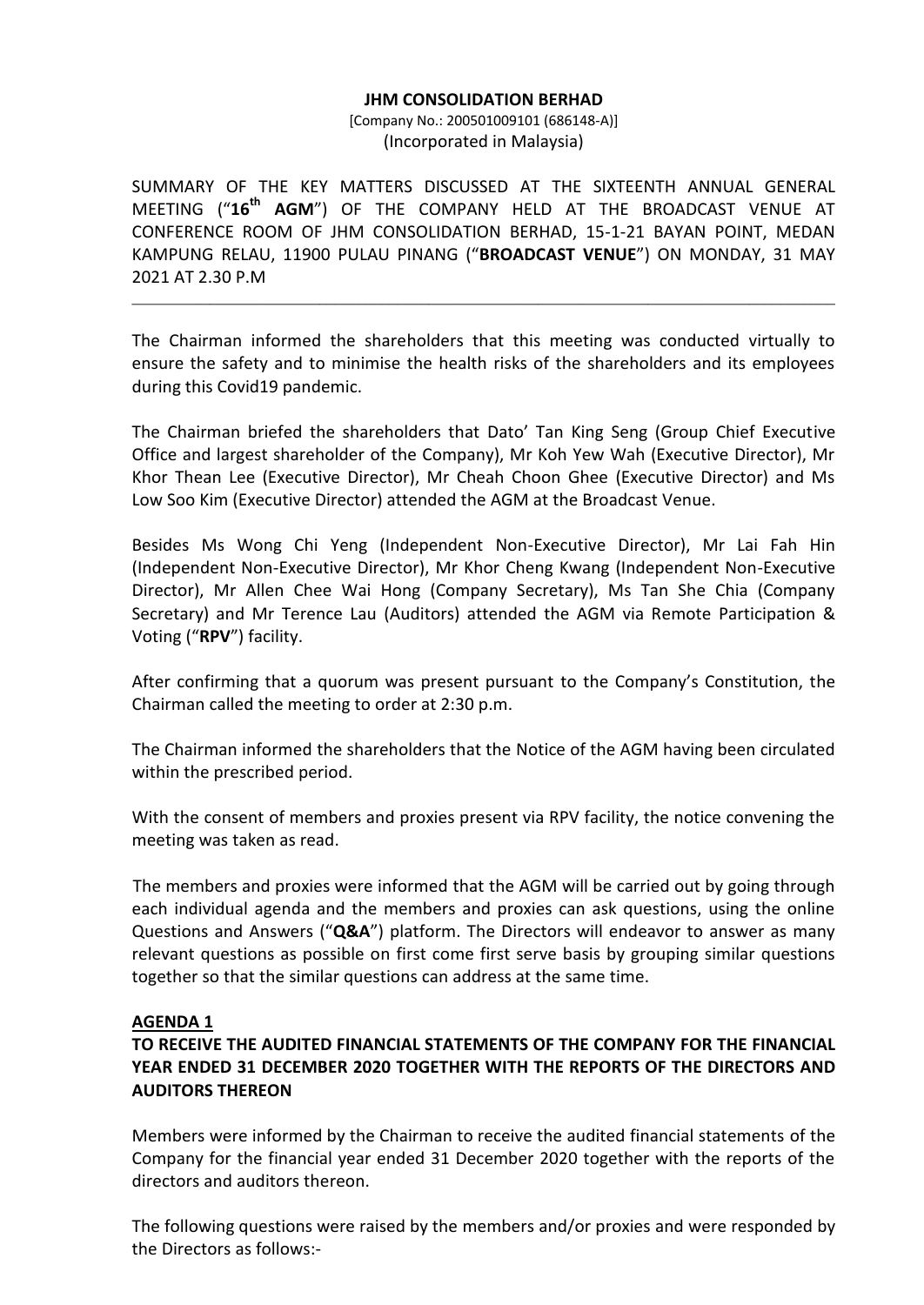|     | <b>Questions</b>                                                                                                                                                                                                                                                                                                                                    | <b>Answers</b>                                                                                                                                                                                                                                                                                                                                                                                                                                                   |
|-----|-----------------------------------------------------------------------------------------------------------------------------------------------------------------------------------------------------------------------------------------------------------------------------------------------------------------------------------------------------|------------------------------------------------------------------------------------------------------------------------------------------------------------------------------------------------------------------------------------------------------------------------------------------------------------------------------------------------------------------------------------------------------------------------------------------------------------------|
| (a) | The Capital expenditure ("Capex")<br>in 2019 and 2020 amounted to<br>RM24.74 million and RM21.38<br>million respectively.<br>Can you please explain more how<br>the management is confident with<br>such high increase of Capex as<br>compared with 2017 and 2018?<br>And please explain why the<br>revenue is not in line with the<br>Capex spent? | Ms. Low Soo Kim replied that in second half<br>of 2019, the Group has acquired a land and<br>building located at Kulim (the "Building").<br>The Building was ready for production in<br>second half of 2020. It is for expansion of<br>Industrial segment in sheet metal, the<br>revenue in this segment has increased in year<br>2020 with approximately 20%.<br>There was rental saving of approximately<br>RM800,000 per year after acquired the<br>Building. |
|     | The return on assets ("ROA") in<br>2019 and 2020 only single digit as<br>compared with ROA in 2016 to<br>2018 average at 15%. Can you<br>please explain more on this?                                                                                                                                                                               | The Capex spending in year 2020 was<br>towards the end of the year, the Group has<br>done virtual audit by customer beginning of<br>year 2021. This was delayed in the process to<br>register as authorized vendor list ("AVL")<br>with new customers due to longer time<br>required for verification resulted from audit<br>virtually.                                                                                                                          |
| (b) | Referring to annual report pages                                                                                                                                                                                                                                                                                                                    | Ms. Low Soo Kim replied that Singapore<br>customers contributed most to the total                                                                                                                                                                                                                                                                                                                                                                                |
|     | 90 and 100, other Asian countries<br>contribute about 15% of the total<br>revenue. Could you further explain<br>which countries contribute the<br>most?                                                                                                                                                                                             | revenue of the Group from Asian countries.                                                                                                                                                                                                                                                                                                                                                                                                                       |
|     |                                                                                                                                                                                                                                                                                                                                                     |                                                                                                                                                                                                                                                                                                                                                                                                                                                                  |
| (c) | Why the trade receivable (RM130<br>million) is much higher compared<br>to trade payable (RM32 million).<br>If there is any interest charge for<br>late payment customer?                                                                                                                                                                            | Ms. Low Soo Kim replied that longer credit<br>term was given to customers and there was a<br>delayed in payment from customer end of<br>the year couple with higher sales in the<br>second half of year 2020.                                                                                                                                                                                                                                                    |
|     | What is the action been taken by<br>the Group to reduce the amount of<br>receivables<br>that the<br>trade<br><b>SO</b><br>for<br>business<br>money can use                                                                                                                                                                                          | No interest charged on late payment to<br>customers thus far and the payment cycle<br>from customers was back to normal since<br>beginning of year 2021.                                                                                                                                                                                                                                                                                                         |
|     | expansion?                                                                                                                                                                                                                                                                                                                                          | There was no impairment needed.                                                                                                                                                                                                                                                                                                                                                                                                                                  |
|     | Receivables for major customer is<br>increasing, is there any risk of<br>impairment?                                                                                                                                                                                                                                                                |                                                                                                                                                                                                                                                                                                                                                                                                                                                                  |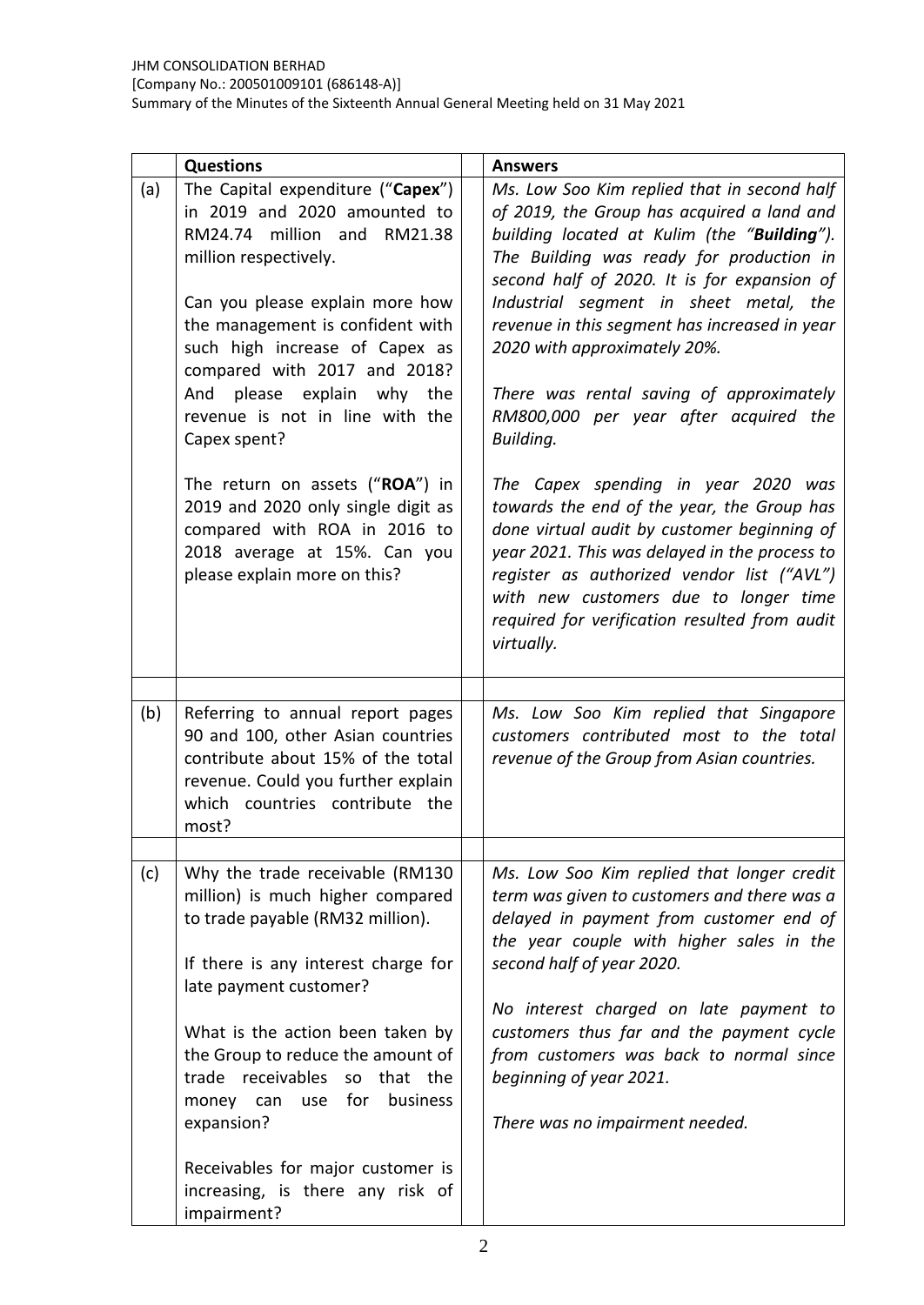# **ORDINARY RESOLUTIONS 1 TO 11**

The Chairman went through the proposed ordinary resolutions 1 to 11.

## **OTHER RELEVANT QUESTIONS RECEIVED**

The following questions were raised by the members and/or proxies and were responded by the Directors as follows:-

|     | Question                                                                                                                                                                                                                                        | <b>Answers</b>                                                                                                                                                                                                                                                                                                 |
|-----|-------------------------------------------------------------------------------------------------------------------------------------------------------------------------------------------------------------------------------------------------|----------------------------------------------------------------------------------------------------------------------------------------------------------------------------------------------------------------------------------------------------------------------------------------------------------------|
| (a) | For the industrial division, how was<br>of<br>the<br>progress<br>the<br>telecommunication<br>equipment<br>manufacturing business currently<br>after the land acquisition and                                                                    | Dato' Tan King Seng replied that members<br>can refer to the Company's announcement<br>on 28 May 2021 pertaining to purchase of a<br>land in Batu Kawan.                                                                                                                                                       |
|     | when it is estimated to ready for<br>production?<br>Since the purchase of land at<br>Seberang Perai Selatan amounted<br><b>RM27</b><br>million<br>has<br>been<br>to<br>cancelled, any further planning?                                         | The construction of the new operational<br>facility on the land is expected to commence<br>by second half of year 2021, subject to the<br>approval of planning permission and building<br>plans from the relevant authorities. The<br>construction is expected to be completed by<br>second half of year 2022. |
|     |                                                                                                                                                                                                                                                 | Dato' Tan King Seng updated that one of the<br>5G data exchange enclosure has been<br>qualified by the Group's customer and the<br>Group is currently supplying sheet metal<br>enclosure.                                                                                                                      |
|     |                                                                                                                                                                                                                                                 | However, upon completion of construction of<br>the factory at Batu Kawan, this project will<br>be included electronics component supply<br>and module assembly.                                                                                                                                                |
|     |                                                                                                                                                                                                                                                 |                                                                                                                                                                                                                                                                                                                |
| (b) | Any business opportunity derived<br>from United States of America and<br>China ("US-China") trade war?<br>Whether the group benefited from<br>the trade war? If no, whether<br>there is any plan for the group to<br>penetrate to china market? | Dato' Tan King Seng replied that the Group<br>has benefited from the US-China trade war.<br>The Group's recent expansion in the<br>telecommunication equipment is from US<br>based company which will be transferring the<br>projects from China to the Group.                                                 |
|     |                                                                                                                                                                                                                                                 | There were number of projects in the stage of<br>qualification<br>and<br>some<br>already<br>were<br>approved and waiting for mass production.                                                                                                                                                                  |
|     |                                                                                                                                                                                                                                                 |                                                                                                                                                                                                                                                                                                                |
| (c) | The Group recently announced a<br>joint venture ("JV") with Skywoo<br>Manufacturing<br><b>Bhd</b><br>Sdn                                                                                                                                        | Dato' Tan King Seng replied that Skywooo is<br>a Hong Kong based company, which is also a<br>Geely qualified supplier for audio, video &                                                                                                                                                                       |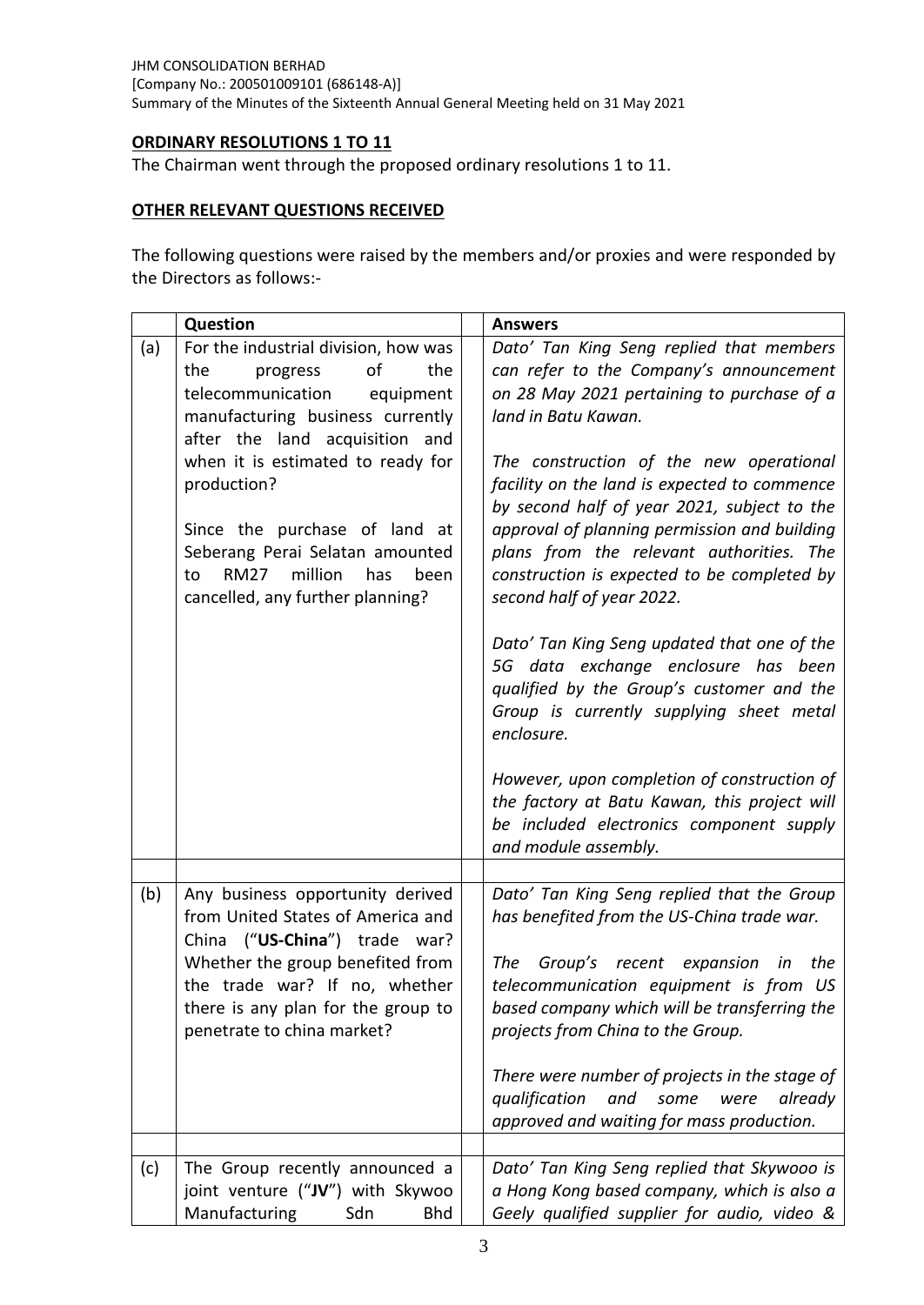#### JHM CONSOLIDATION BERHAD [Company No.: 200501009101 (686148-A)] Summary of the Minutes of the Sixteenth Annual General Meeting held on 31 May 2021

|     | ("Skywooo"), can you<br>please<br>more? When<br>explain<br>the<br>is<br>operation started?                                                                                                                                             | navigator ("AVN"). Skywooo has been<br>supplying AVN to Proton for the past two (2)<br>years.<br>Prior to this JV, the Group has been<br>approaching Proton for lighting business,<br>since there is an opportunity for localization<br>to support national car, the Group has been<br>recommended by Proton to JV with Skywooo<br>on the production of AVN module.<br>The Group is expected to produce the first<br>batch of AVN shipment to Proton in the third<br>quarter of year 2021. |
|-----|----------------------------------------------------------------------------------------------------------------------------------------------------------------------------------------------------------------------------------------|--------------------------------------------------------------------------------------------------------------------------------------------------------------------------------------------------------------------------------------------------------------------------------------------------------------------------------------------------------------------------------------------------------------------------------------------------------------------------------------------|
| (d) | Can the Group update on the<br>Horticulture business that was in<br>collaboration with Singapore?                                                                                                                                      | Dato' Tan King Seng replied that the Group<br>received orders from<br>Singapore<br>has<br>customers. However, due to Covid-19, the<br>farm cannot be set up and hence, the<br>horticulture project is deferred to the next<br>financial year.                                                                                                                                                                                                                                              |
| (e) | What is the business outlook for<br>Group's<br><b>LED</b><br>segment,<br>the<br>industrial segment and the JV with<br>Mass<br>Precision, Inc. ("Mass<br>Precision")? Is there any expansion<br>plan for current and next few<br>years? | Mr Koh Yew Wah replied that the business<br>outlook for the Group's LED segment and<br>industrial segment is very bright and strong.<br>This is evident and shown in the Group new<br>business ventures, for example, JV with<br>Skywooo and Mass Precision.<br>The Group is continuously planning ahead<br>and there were a few more projects in the<br>works and will announce accordingly.                                                                                              |
| (f) | Please<br>estimate<br>how<br>many<br>revenue and profit will increase in<br>coming quarter since JV with Mass<br>Precision?                                                                                                            | Mr Koh Yew Wah replied that all the Group's<br>JVs have gone through stringent<br>and<br>thorough operational and financial feasibility<br>review.<br>JV with<br>Mass Precision<br>The<br>will<br>be<br>operational ready in the early fourth quarter<br>of year 2021 and anticipated that the JV will<br>give a very positive impact to the overall<br>Group's performance.                                                                                                               |
| (g) | What is the current utilisation rate<br>of the plant?<br>What is the current capacity of the                                                                                                                                           | Mr Koh Yew Wah replied that the Group's<br>current utilisation rate of the plant is at<br>between 60% and 70% utilisation.                                                                                                                                                                                                                                                                                                                                                                 |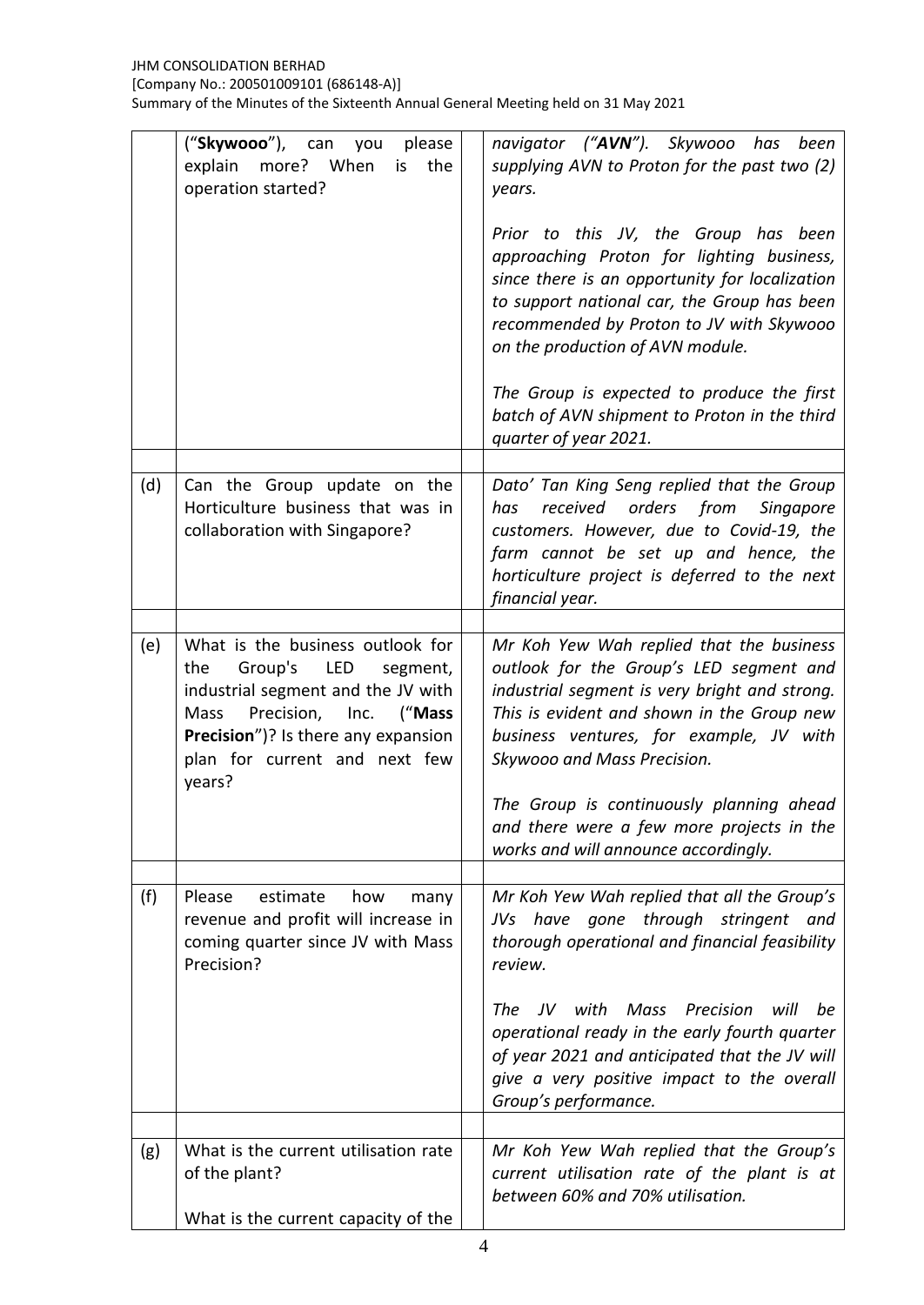#### JHM CONSOLIDATION BERHAD [Company No.: 200501009101 (686148-A)] Summary of the Minutes of the Sixteenth Annual General Meeting held on 31 May 2021

|     | lines and does the Group needs<br>any Capex in the near future?                                                                                                                                                                                                                             | All new Capex, if required, is meant to<br>support new and additional businesses. The<br>will<br>make<br>the<br>Group<br>appropriate<br>announcement as and when the Group<br>secure new businesses.                                                                                                                                                  |
|-----|---------------------------------------------------------------------------------------------------------------------------------------------------------------------------------------------------------------------------------------------------------------------------------------------|-------------------------------------------------------------------------------------------------------------------------------------------------------------------------------------------------------------------------------------------------------------------------------------------------------------------------------------------------------|
| (h) | For automotive division, does the<br>potential<br>customer<br>new<br>verification process completed?                                                                                                                                                                                        | Mr Koh Yew Wah replied that there were a<br>few project awarded to the Group after gone<br>through the new potential customer<br>verification.<br>The Group has secured three(3) to four(4)                                                                                                                                                           |
|     |                                                                                                                                                                                                                                                                                             | projects which were targeted for mass<br>production.                                                                                                                                                                                                                                                                                                  |
| (i) | Kindly update the LED order or<br>shipment booked<br>by customer<br>already up to which month?                                                                                                                                                                                              | Mr Koh Yew Wah replied that this in an on-<br>going process. The Customers will typically<br>provide a six(6) to nine(9) months rolling<br>forecasts and at some instances, the Group<br>work hand in hand with the customers to<br>load according to component lead time.                                                                            |
| (j) | Based on the results of fourth<br>quarter for the financial year 2020,<br>automotive<br>the<br>segment<br>contributed 61.54%<br>the<br>for<br>Group's revenue, will the Group<br>further<br>focus<br>on<br>automotive<br>segment in future? Such as LED for<br>electric vehicle ("EV") car? | Mr Koh Yew Wah replied that the Group will<br>continue to focus on automotive segment.<br>This is also a testament that the board and<br>management of the<br>has<br>the<br>Group<br>successfully developed and grown other<br>business segments while the Group still<br>putting undivided focus to further grow the<br>automotive business segment. |
| (k) | Will the order from Volvo (truck)<br>start contribute into the Group<br>revenue for the financial year<br>ending 2021?<br>If yes, is there a Unitesd States<br>Dollar ("USD") 1.3 million's order<br>have to be completed within 2021?                                                      | Mr Koh Yew Wah replied that the Group has<br>completed and ironed out the last red tape<br>with respect to this business account and<br>currently in close communication with the<br>customers.<br>expected there<br>The<br>Group<br>will<br>be<br>contribution from this new business account<br>in 2021 and the Group shall make the                |
|     | Besides, what is the Volvo truck's<br>contribution to the total revenue<br>in 2021?                                                                                                                                                                                                         | necessary announcement accordingly,<br>if<br>requires.                                                                                                                                                                                                                                                                                                |
| (1) | What is the expected impact of full                                                                                                                                                                                                                                                         | Mr Koh Yew Wah replied that the impact of                                                                                                                                                                                                                                                                                                             |
|     | movement control order ("FMCO")                                                                                                                                                                                                                                                             | FMCO is minimal. The Group was still able to                                                                                                                                                                                                                                                                                                          |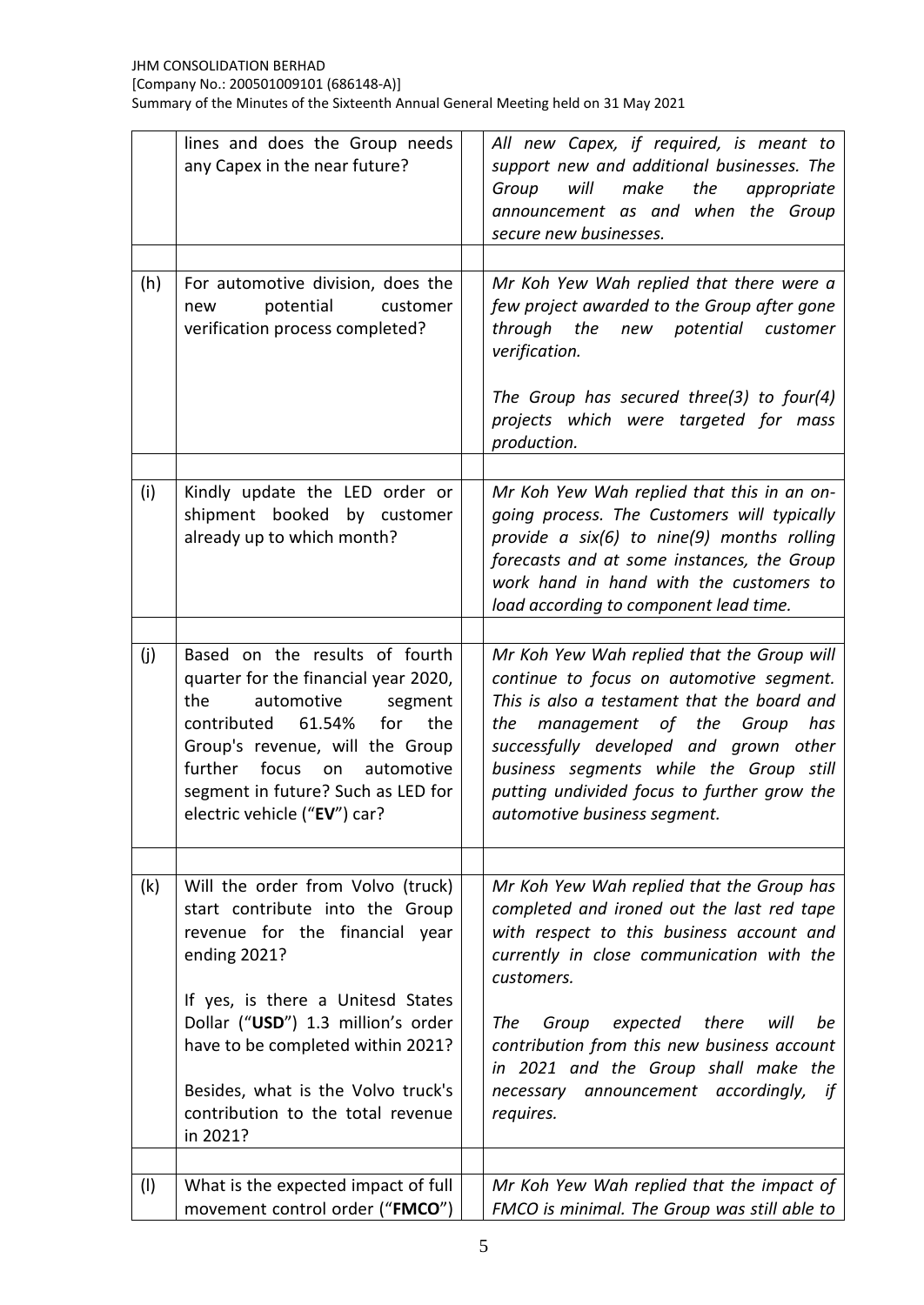|     | to the Group?<br>Rising Covid-19 cases which is<br>bringing<br>Malaysia<br>into<br>full<br>lockdown on 1st of June 2021<br>would be happy to hear back from<br>the board of directors as to how<br>above<br>challenges<br>the<br>could<br>addressed<br>be<br>possibly<br>and<br>overcome so that the Group's<br>performance in the upcoming<br>would<br>quarters<br>not<br>be<br>compromised.<br>Whether movement control order | fulfill the customers' needs and requirements<br>strictly adhering to the<br>while<br>Majlis<br>Keselamatan Negara ("MKN")'s standard<br>operating procedures ("SOP").<br>The aerospace part facilities will still be in<br>operation according to the MKN's SOPs. The<br>Group does not have any material impact<br>and there is no impairment at the moment. |
|-----|---------------------------------------------------------------------------------------------------------------------------------------------------------------------------------------------------------------------------------------------------------------------------------------------------------------------------------------------------------------------------------------------------------------------------------|----------------------------------------------------------------------------------------------------------------------------------------------------------------------------------------------------------------------------------------------------------------------------------------------------------------------------------------------------------------|
|     | ("MCO") 3.0 will affect the Group's<br>revenue?                                                                                                                                                                                                                                                                                                                                                                                 |                                                                                                                                                                                                                                                                                                                                                                |
|     | What happen to aerospace part<br>facilities as a result of Covid-19? Is<br>there material impact and any<br>impairment?                                                                                                                                                                                                                                                                                                         |                                                                                                                                                                                                                                                                                                                                                                |
|     | What is the impact of FMCO to<br>JHM? Any impact for production?                                                                                                                                                                                                                                                                                                                                                                |                                                                                                                                                                                                                                                                                                                                                                |
| (m) | Will the current shortage of chips<br>affect the Group's orders?                                                                                                                                                                                                                                                                                                                                                                | Mr Khor Thean Lee replied that in March<br>2021, there was a component shortage<br>supply by one of the key supplier.                                                                                                                                                                                                                                          |
|     | Is the Group facing any disturbance<br>due to shortage of chips?                                                                                                                                                                                                                                                                                                                                                                | The issue has been escalated to general<br>motor ("GM") through the Group's customer.                                                                                                                                                                                                                                                                          |
|     | Any raw materials shortage faced<br>by the Group?                                                                                                                                                                                                                                                                                                                                                                               | The GM's management conducts weekly<br>meeting with the top management of key<br>suppliers in US and currently the Group does<br>not have critical material shortage supply<br>issues.                                                                                                                                                                         |
| (n) | How the Group is to be benefitted                                                                                                                                                                                                                                                                                                                                                                                               | Mr Cheah Choon Ghee replied that the Group                                                                                                                                                                                                                                                                                                                     |
|     | from the EV boom?                                                                                                                                                                                                                                                                                                                                                                                                               | definitely will benefit from EV boom.                                                                                                                                                                                                                                                                                                                          |
|     | How the management view on the<br>trend?<br>Does<br>the<br>EV<br>Group<br>participate in the EV supply chain?                                                                                                                                                                                                                                                                                                                   | The Group views that the EV is a long term<br>business opportunity for group. Currently the<br>Group manufactures the sheet metal parts<br>for its hardware customer.                                                                                                                                                                                          |
|     | Please<br>elaborate<br>more,<br>ie.<br>Charging port/battery/sensor etc                                                                                                                                                                                                                                                                                                                                                         | These Sheet Metal ("SM") parts using in their                                                                                                                                                                                                                                                                                                                  |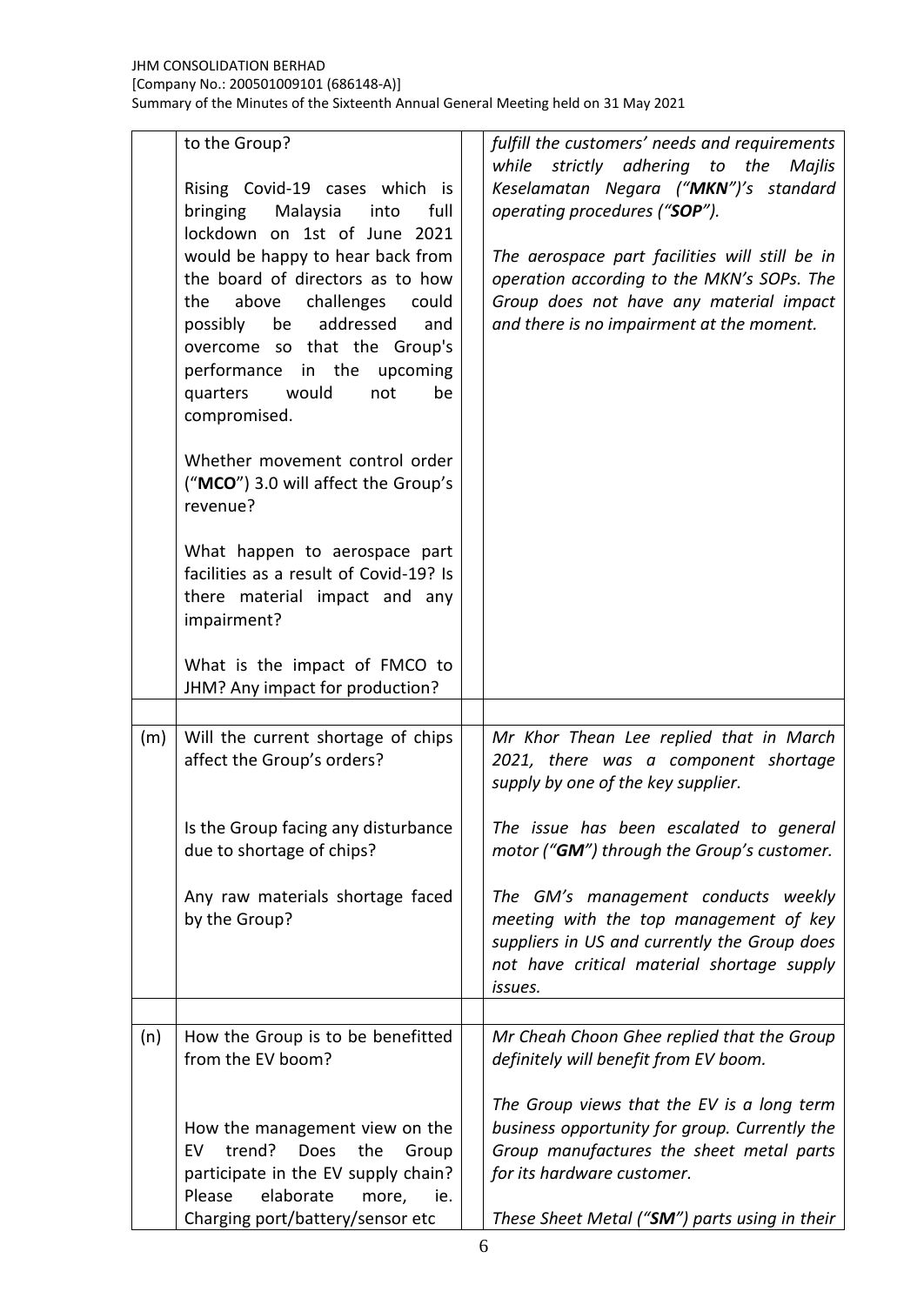|     |                                                                                                                                                                                  | Regenerative Power System which is part of<br>HEV/EV Power Converter Test Solutions                                                                                                                                                                                                                                                                                                                                     |
|-----|----------------------------------------------------------------------------------------------------------------------------------------------------------------------------------|-------------------------------------------------------------------------------------------------------------------------------------------------------------------------------------------------------------------------------------------------------------------------------------------------------------------------------------------------------------------------------------------------------------------------|
|     | Please update the status for EV<br>car's charging station product.<br>What was the stage already done                                                                            | products and also their photovoltaic ("PV")<br>simulator test equipment.                                                                                                                                                                                                                                                                                                                                                |
|     | and what is the stage going to do.<br>And this charging station product<br>going to target which customer<br>from which country? US or China?                                    | These products are also part of the<br>equipment to support the E-mobility test<br>solution. There was a high demand of the SM<br>parts for the EV/PV/HEV projects currently<br>produced by Mace Instrumentation Sdn Bhd<br>("Mace") since second quarter for the                                                                                                                                                       |
|     | The Group has started working<br>with a US company in the forefront                                                                                                              | financial year 2021.                                                                                                                                                                                                                                                                                                                                                                                                    |
|     | of 5G to manufacture product<br>related to EV charging station. How<br>is the project going on and when                                                                          | The demand for EV is increasing from third<br>quarter for the financial year 2021 onwards.                                                                                                                                                                                                                                                                                                                              |
|     | will the collaboration started to<br>contribute<br>the<br>Group's<br>to<br>earnings?                                                                                             | The Group's targeted markets for EV were US<br>and Europe market.                                                                                                                                                                                                                                                                                                                                                       |
|     |                                                                                                                                                                                  |                                                                                                                                                                                                                                                                                                                                                                                                                         |
| (o) | The material price for metal had<br>been at high side now. Any impact<br>on Mace? Whether Mace is able to<br>maintain the margin by increasing<br>the selling price to customer? | Mr Cheah Choon Ghee replied that there<br>were no impact to Mace due to increase of<br>material price for metal at the moment.<br>The Group will revise to increase the selling<br>price if there is any increase of material price.                                                                                                                                                                                    |
|     |                                                                                                                                                                                  |                                                                                                                                                                                                                                                                                                                                                                                                                         |
| (p) | Any impact to the Group for the<br>deterioration of Ringgit Malaysia<br>("MYR") currency against other<br>currencies<br>such<br>as<br><b>USD</b><br>and<br>Chinese Yuan?         | Ms Low Soo Kim replied that 70% of the<br>Group's revenue was derived from USD,<br>hence the weakening of MYR is advantages<br>to the Group.                                                                                                                                                                                                                                                                            |
|     |                                                                                                                                                                                  |                                                                                                                                                                                                                                                                                                                                                                                                                         |
| (q) | Does the management intend to<br>give bonus issue or warrant?                                                                                                                    | Ms Low Soo Kim replied that the Group is<br>restricted by disclosure requirements as<br>stated<br>the<br>Main<br>Market<br>in<br>listing<br>requirements of Bursa Malaysia Securities<br>Berhad ("Bursa Securities") and other<br>relevant rules and regulations, hence, the<br>Group will make relevant announcement(s)<br>via Bursa Securities should the Group has the<br>plan to carry out any corporate exercises. |
| (r) | compared<br>other<br>listed<br>to<br>As<br>companies on similar industry, why<br>the Group's share price movement<br>is less favourable?                                         | Ms Low Soo Kim replied that the share price<br>is decided by demand and supply mechanism<br>of the stock markets. From our point of view,<br>the share price reflects the investors'                                                                                                                                                                                                                                    |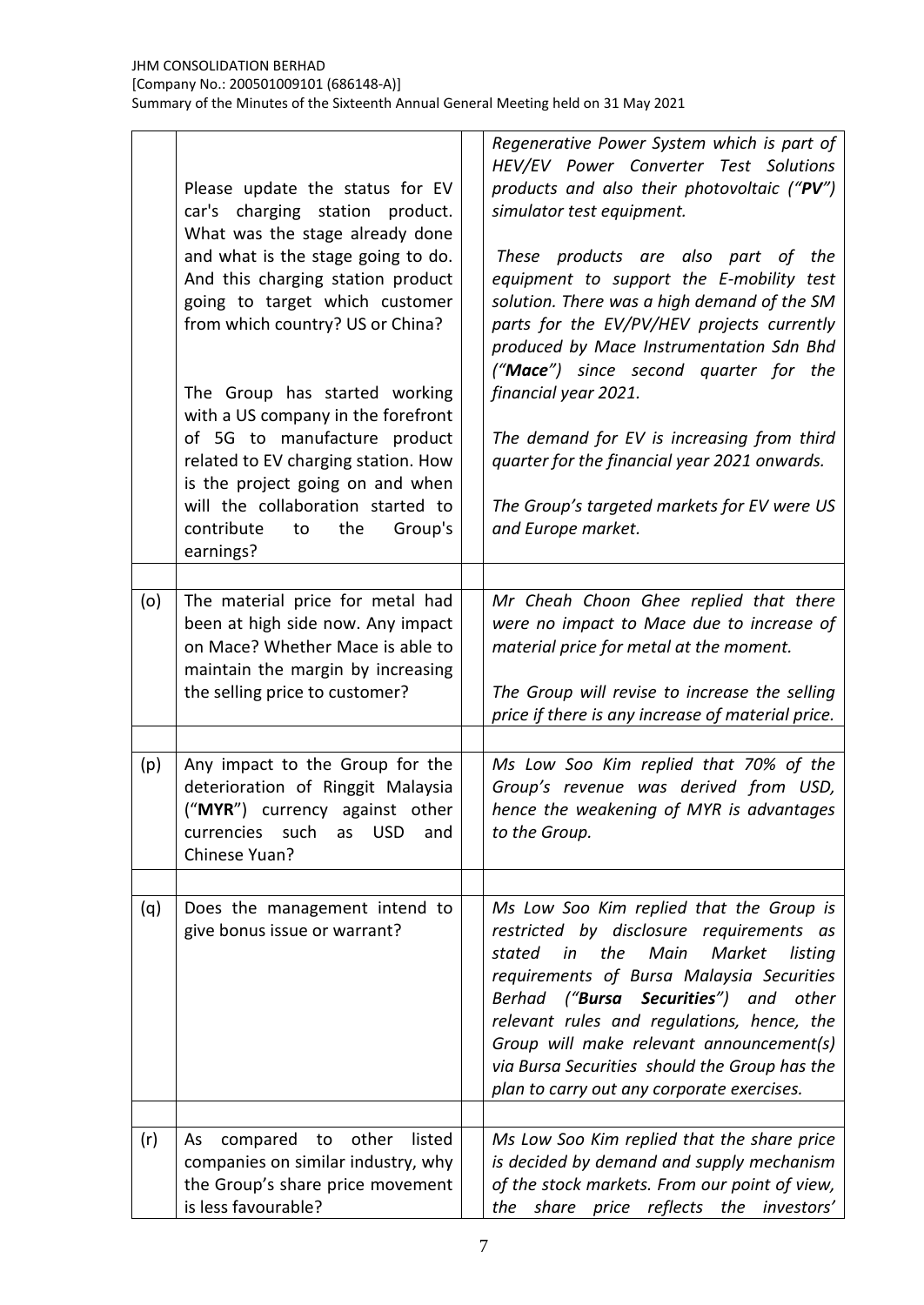#### JHM CONSOLIDATION BERHAD [Company No.: 200501009101 (686148-A)] Summary of the Minutes of the Sixteenth Annual General Meeting held on 31 May 2021

|     |                                                                                                                                                                           | confidence in the Group.                                                                                                                                                                                                                                                                                                 |
|-----|---------------------------------------------------------------------------------------------------------------------------------------------------------------------------|--------------------------------------------------------------------------------------------------------------------------------------------------------------------------------------------------------------------------------------------------------------------------------------------------------------------------|
|     | The Group's valuation forward<br>price earnings ("PE") ratio of 42 is<br>quite high. What is the support for<br>the Group's valuation?<br>Sector<br>average valuation PE? | May 2021, there<br>As<br>24<br>were<br>at<br>approximately 25% of the<br>Group's<br>shareholders were institutional shareholders.                                                                                                                                                                                        |
|     |                                                                                                                                                                           | The Group will always focus on strengthening<br>business<br>operations,<br>business<br>its<br>development and improving its profit<br>performance, at the same time, the Group<br>will also enhance its investor relations<br>activities by profiling the Group to investors,<br>in particular, institutional investors. |
|     |                                                                                                                                                                           | The shareholders may refer to Bursa<br>Malaysia for sector average valuation PE.                                                                                                                                                                                                                                         |
| (s) | The JV with Skywooo is to supply<br>original<br>equipment<br>(" <b>OE</b> ") to<br>Proton. Any other opportunity to<br>supply the OE to local or overseas?                | Dato' Tan King Seng replied that after signing<br>the JV with Skywooo, the Group received<br>invitation from Sykwooo's China customers<br>to supply OE to them.                                                                                                                                                          |
|     |                                                                                                                                                                           | The production is expected to be commenced<br>in second quarter of financial year 2021.                                                                                                                                                                                                                                  |
| (t) | The revenue for automotive supply<br>to US customers kept on reducing<br>since 2019. What is the root<br>cause?                                                           | Mr Koh Yew Wah replied that there was no<br>lateral comparison for the results of year<br>2020 and year 2021 as the Group was<br>impacted by MCO 1.0 in year 2020 as<br>compared to lesser impact in year 2021.                                                                                                          |
|     |                                                                                                                                                                           | For this year's MCO, the Group was still able<br>to run the factory and fulfill the customers'<br>need. With the new projects secured, the<br>automotive segment will grow.                                                                                                                                              |
|     |                                                                                                                                                                           | The Group has also taken constructive ways<br>to diversify and venture to other business<br>segments and not merely relying only on<br>automotive segment which will continue to<br>grow.                                                                                                                                |
| (u) | building in Batu<br>Will the new<br>Kawan contributes sharply for the<br>financial year ending 2022?                                                                      | Koh<br>Yew<br>that<br>the<br>Mr<br>Wah<br>replied<br>construction of new building in Batu Kawan is<br>targeted to be completed by second half of<br>year 2022 and expect to have some positive<br>contributions<br>towards<br>the<br>Group's<br>to<br>performance.                                                       |